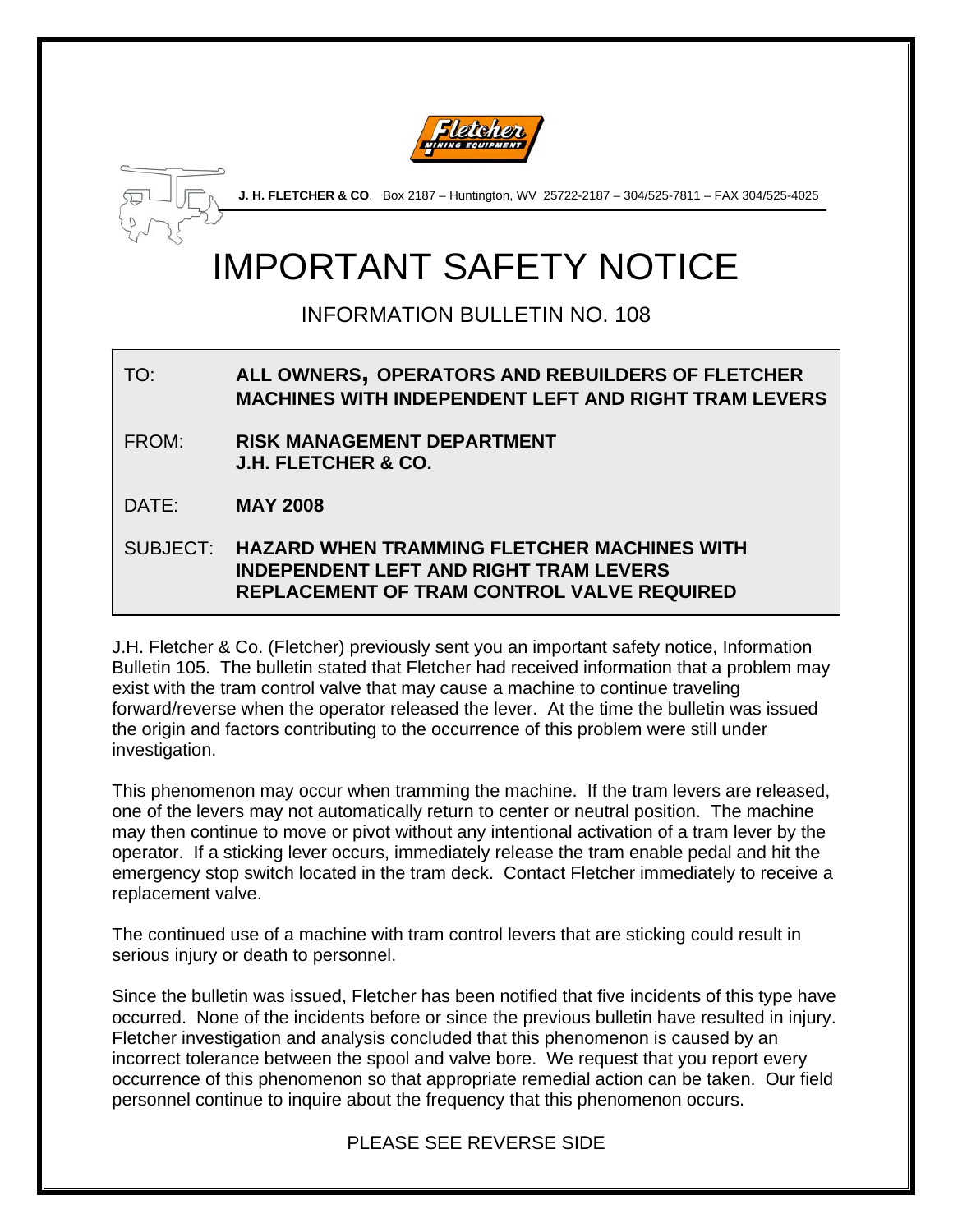Information Bulletin 108 May 2008 Page 2

Therefore, as additional precautionary actions, Fletcher will do the following for customers who have one or more of the machines listed at the end of this bulletin:

- 1. If you own a machine identified in this bulletin, Fletcher will replace the tram valve on your machine free of charge. **A field representative will be contacting you to arrange a time to change out the tram valve**.
- 2. If you received a tram valve through Fletcher's Service Department or one of our distributors, check the date code on the tram valve (see attached photo showing where the date code can be found). If the date code is between May 2005 and July 2007 contact the Risk Management Department and we will schedule a field representative to come to your mine and change out the valve.
- 3. Fletcher will provide you a copy of this notice to distribute to all employees. This notice informs each employee about the potential hazard and what action should be taken if it occurs. You also need to do the following:
- A. Redisplay the enclosed poster that was previously included in Information Bulletin 105 concerning sticking control levers (part no. 139137) and display the enclosed new poster (part no. 359529) notifying all employees that they should never stand between the machine and the rib when the machine is being trammed;
- B. Instruct your roof bolt operators about the following:
	- a. There should be no debris around the valve bank that may interfere with the operation of the levers;
	- b. Make sure all linkage is functioning correctly, i.e. no loose linkage, distorted handles or linkage;
	- c. Make sure handles are not modified from the original OEM standard;
	- d. Make sure handle functions are clearly identified; and
	- e. Train your operator when tramming the machine they should always abide by tag no. 159542, which should be located inside the tram deck of your machine.



Fletcher considers this situation an immediate safety concern that requires prompt notification to all underground machine operators, mining personnel and anyone who works in the vicinity of machinery manufactured by J.H. Fletcher & Co.

Based on our knowledge, this tramming hazard will be eliminated when the valve is replaced and the other safety recommendations described in this bulletin are implemented.

PLEASE SEE NEXT PAGE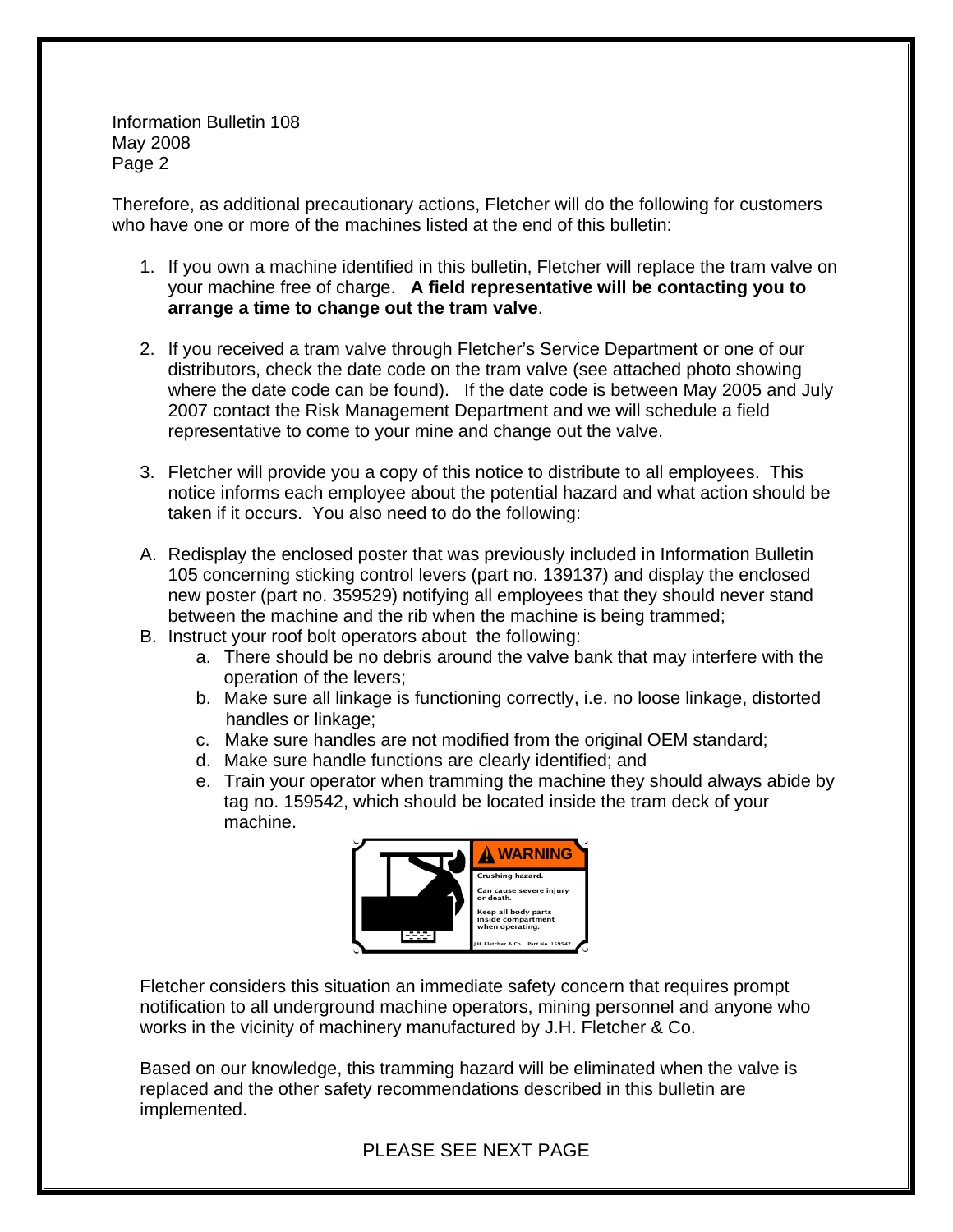Information Bulletin 108 May 2008 Page 3

> To obtain additional copies of this bulletin or the enclosed posters, call the Risk Management Department and we will ship the items to you at no charge. If tag no. 159542 is not in the tram deck of your machine, call our Service Department to receive the tag free of charge. Provide each operator, potential operator, as well as anyone working on the machine, with a copy of this Important Safety Notice. If a Fletcher field representative has not visited your mine within the next few weeks, please call David Cooper, Vice President of Risk Management at (304) 525-7811, ext. 240.

THIS DOCUMENT, WHOLE OR IN PART, MAY NOT BE REPRODUCED IN ANY FORM WITHOUT THE PERMISSION OF J.H. FLETCHER & CO. CONTACT THE RISK MANAGEMENT DEPARTMENT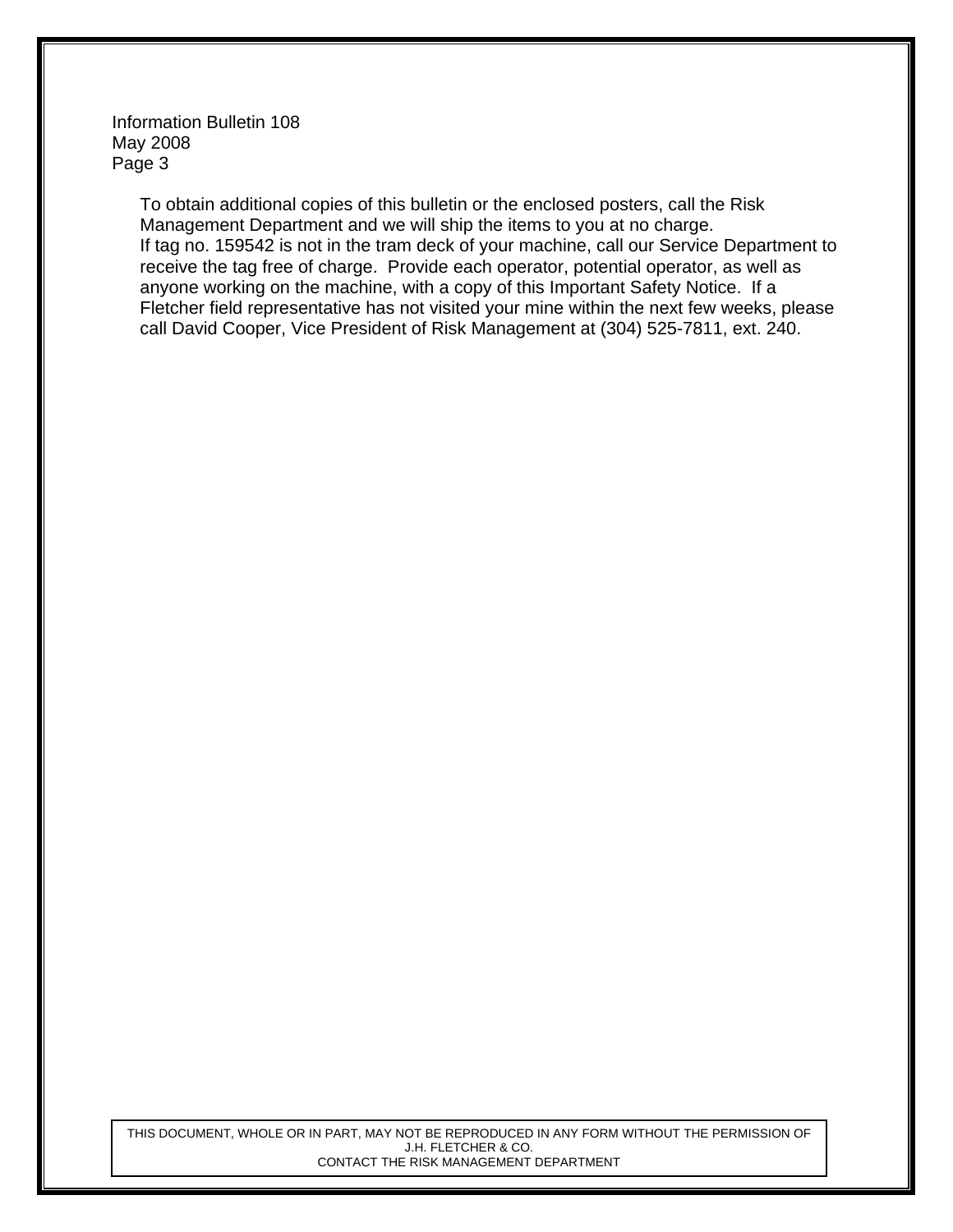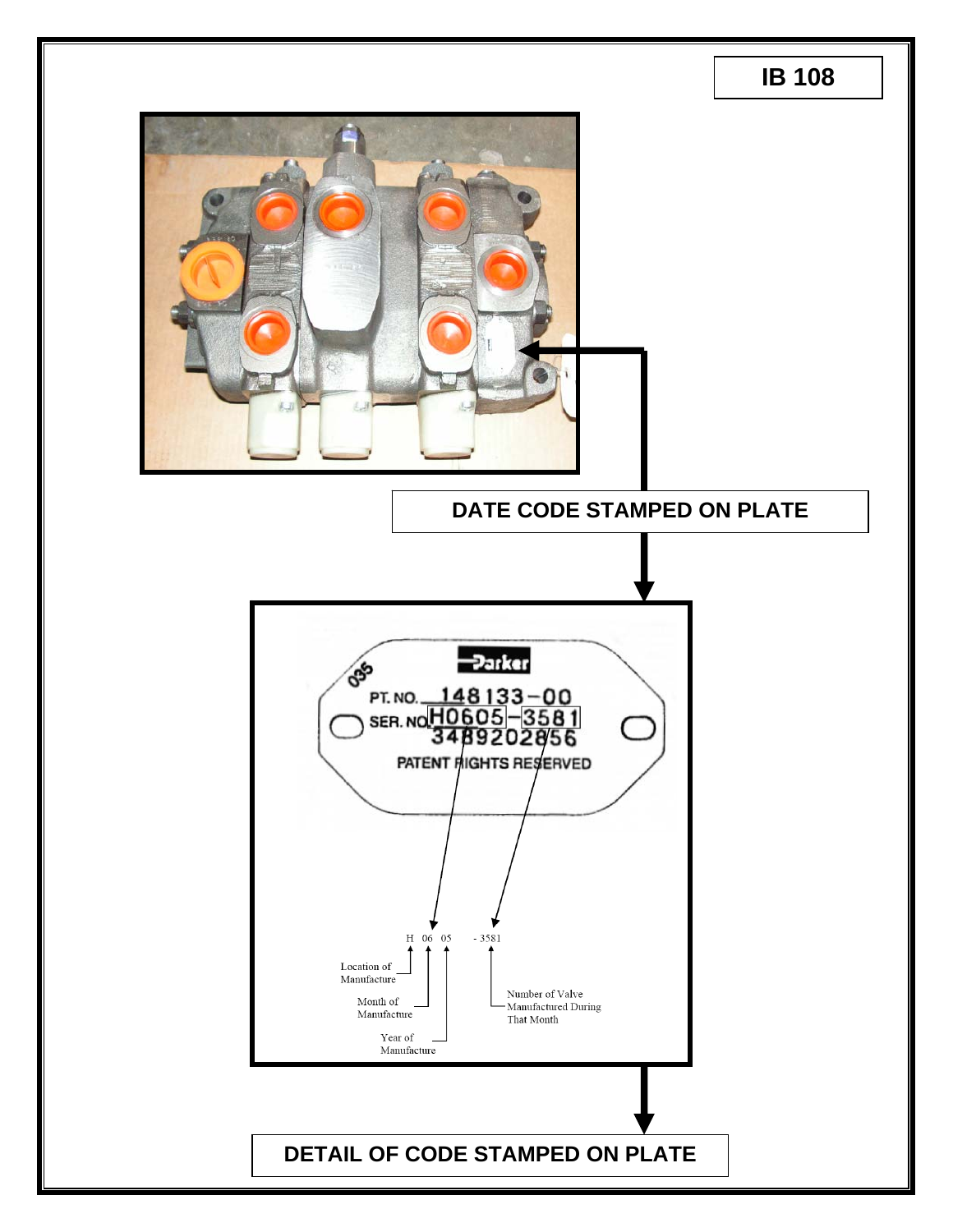## **MACHINE LIST FOR INFORMATION BULLETIN 108**

| <b>SERIAL</b><br><b>NUMBER</b> | MODEL        |
|--------------------------------|--------------|
| 2004111                        | RRII         |
| 2004112                        | RRII         |
| 2004115                        | CRRII        |
| 2004116                        | CRRII        |
| 2004117                        | <b>CRRII</b> |
| 2004128                        | RRII         |
| 2004132                        | CRRII        |
| 2004133                        | <b>CRRII</b> |
| 2004134                        | CRRII        |
| 2004135                        | <b>CRRII</b> |
| 2004136                        | <b>CRRII</b> |
| 2004137                        | <b>CRRII</b> |
| 2004143                        | RRII         |
| 2004145                        | RRII         |
| 2004146                        | RRII         |
| 2004148                        | <b>CRRII</b> |

| SERIAL<br><b>NUMBER</b> | MODEL       |
|-------------------------|-------------|
| 2004149                 | CRRII       |
| 2004341                 | RRII        |
| 2004344                 | HDDR        |
| 2004346                 | HDDR        |
| 2004348                 | DDO         |
| 2005002                 | <b>CDDR</b> |
| 2005003                 | RRII        |
| 2005004                 | RRII        |
| 2005008                 | RRII        |
| 2005009                 | RRII        |
| 2005010                 | RRII        |
| 2005011                 | RRII        |
| 2005012                 | RRII        |
| 2005013                 | DDR         |
| 2005014                 | <b>CDDR</b> |
| 2005015                 | RRII        |

| <b>SERIAL</b><br><b>NUMBER</b> | <b>MODEL</b> |
|--------------------------------|--------------|
| 2005016                        | RRII         |
| 2005017                        | DDR.         |
| 2005018                        | <b>CDDR</b>  |
| 2005019                        | RRII         |
| 2005020                        | <b>CRRII</b> |
| 2005021                        | RRII         |
| 2005022                        | RRII         |
| 2005023                        | RRII         |
| 2005024                        | RRII         |
| 2005029                        | DDR          |
| 2005030                        | DDR          |
| 2005031                        | DDR          |
| 2005032                        | DDR.         |
| 2005038                        | RRII         |
| 2005039                        | DDR          |
| 2005041                        | RRII         |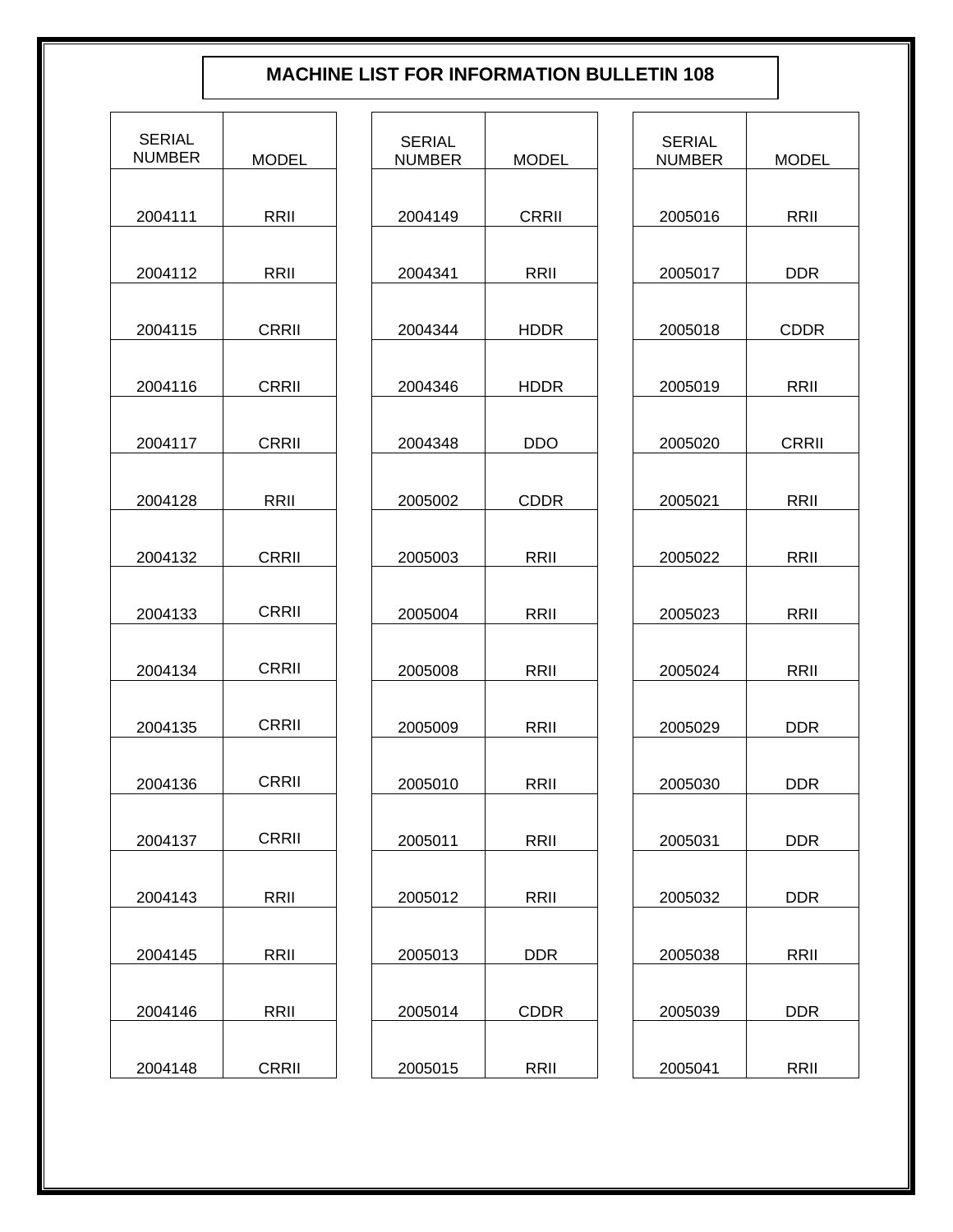| <b>SERIAL</b><br><b>NUMBER</b> | <b>MODEL</b> |
|--------------------------------|--------------|
| 2005045                        | RRII         |
| 2005046                        | CDDR         |
| 2005047                        | <b>CDDR</b>  |
| 2005049                        | RRII         |
| 2005050                        | RRII         |
| 2005051                        | RRII         |
| 2005052                        | RRII         |
| 2005053                        | RRII         |
| 2005054                        | RRII         |
| 2005058                        | RRII         |
| 2005060                        | RRII         |
| 2005063                        | <b>CRRII</b> |
| 2005064                        | CRRII        |
| 2005065                        | CRRII        |
| 2005066                        | CRRII        |
| 2005067                        | CRRII        |

| <b>SERIAL</b><br><b>NUMBER</b> | MODEL        |
|--------------------------------|--------------|
| 2005068                        | CRRII        |
|                                |              |
| 2005069                        | CRRII        |
| 2005070                        | <b>CRRII</b> |
| 2005071                        | <b>CRRII</b> |
|                                |              |
| 2005072                        | CRRII        |
| 2005073                        | CRRII        |
| 2005074                        | <b>CRRII</b> |
|                                |              |
| 2005075                        | <b>CRRII</b> |
| 2005076                        | <b>CRRII</b> |
| 2005077                        | <b>CRRII</b> |
|                                |              |
| 2005078                        | CRRII        |
| 2005079                        | <b>CRRII</b> |
| 2005080                        | <b>CRRII</b> |
|                                |              |
| 2005081                        | CRRII        |
| 2005082                        | CRRII        |
| 2005083                        | RRII         |

| SERIAL<br>NUMBER | MODEL        |
|------------------|--------------|
| 2005084          | RRII         |
| 2005085          | RRII         |
| 2005086          | RRII         |
| 2005087          | RRII         |
| 2005088          | RRII         |
| 2005089          | RRII         |
| 2005090          | <b>CRRII</b> |
| 2005091          | <b>CRRII</b> |
| 2005093          | RRII         |
| 2005094          | <b>CHDDR</b> |
| 2005095          | CHDDR        |
| 2005096          | <b>CHDDR</b> |
| 2005097          | <b>CHDDR</b> |
| 2005098          | CRRII        |
| 2005099          | CRRII        |
| 2005101          | RRII         |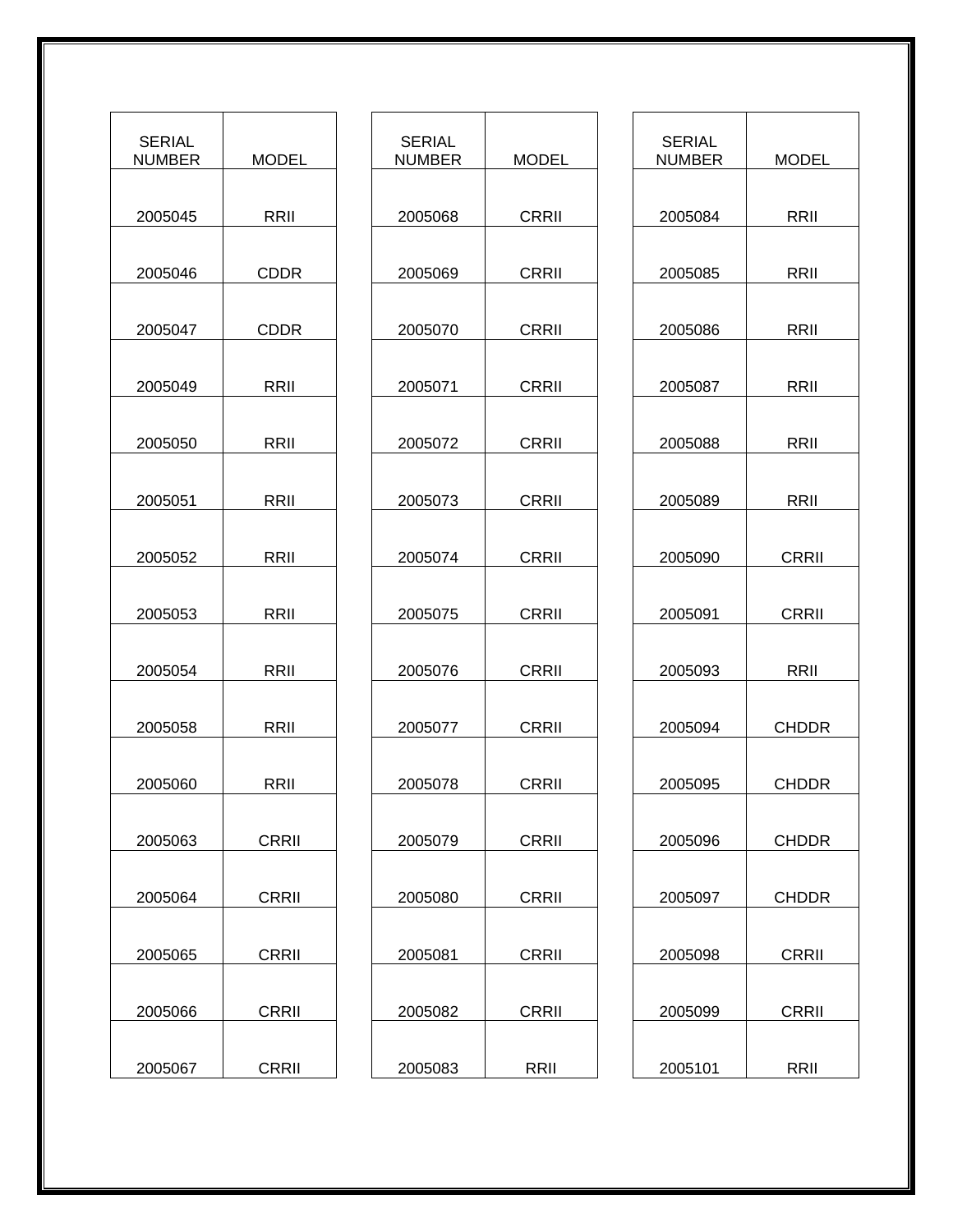| <b>SERIAL</b><br>NUMBER | MODEL      |
|-------------------------|------------|
| 2005102                 | RRII       |
| 2005103                 | RRII       |
| 2005104                 | RRII       |
| 2005105                 | DDR        |
| 2005106                 | DDR.       |
| 2005107                 | DDR        |
| 2005108                 | <b>DDR</b> |
| 2005109                 | DDR.       |
| 2005110                 | <b>DDR</b> |
| 2005111                 | <b>DDR</b> |
| 2005112                 | DDR        |
| 2005113                 | <b>DDR</b> |
| 2005114                 | RRII       |
| 2005115                 | RRII       |
| 2005116                 | RRII       |
| 2005117                 | RRII       |

| <b>SERIAL</b><br>NUMBER | MODEL |
|-------------------------|-------|
| 2005118                 | RRII  |
| 2005119                 | RRII  |
| 2005120                 | RRII  |
| 2005121                 | RRII  |
| 2005122                 | DDR.  |
| 2005123                 | DDR.  |
| 2005124                 | RRII  |
| 2005125                 | RRII  |
| 2005126                 | RRII  |
| 2005127                 | RRII  |
| 2005129                 | RRII  |
| 2005132                 | RRII  |
| 2005133                 | RRII  |
| 2005134                 | CHDDR |
| 2005135                 | RRII  |
| 2005136                 | RRII  |

| <b>SERIAL</b><br><b>NUMBER</b> | MODEL        |
|--------------------------------|--------------|
| 2005137                        | RRII         |
| 2005138                        | RRII         |
|                                |              |
| 2005139                        | RRII         |
| 2005140                        | RRII         |
| 2005141                        | RRII         |
| 2005142                        | RRII         |
| 2005153                        | RRII         |
| 2005154                        | RRII         |
| 2005155                        | RRII         |
| 2005156                        | RRII         |
| 2005157                        | RRII         |
| 2005161                        | DDR          |
| 2005162                        | DDR.         |
| 2005163                        | DDR          |
| 2005165                        | RRII         |
| 2005167                        | <b>CRRII</b> |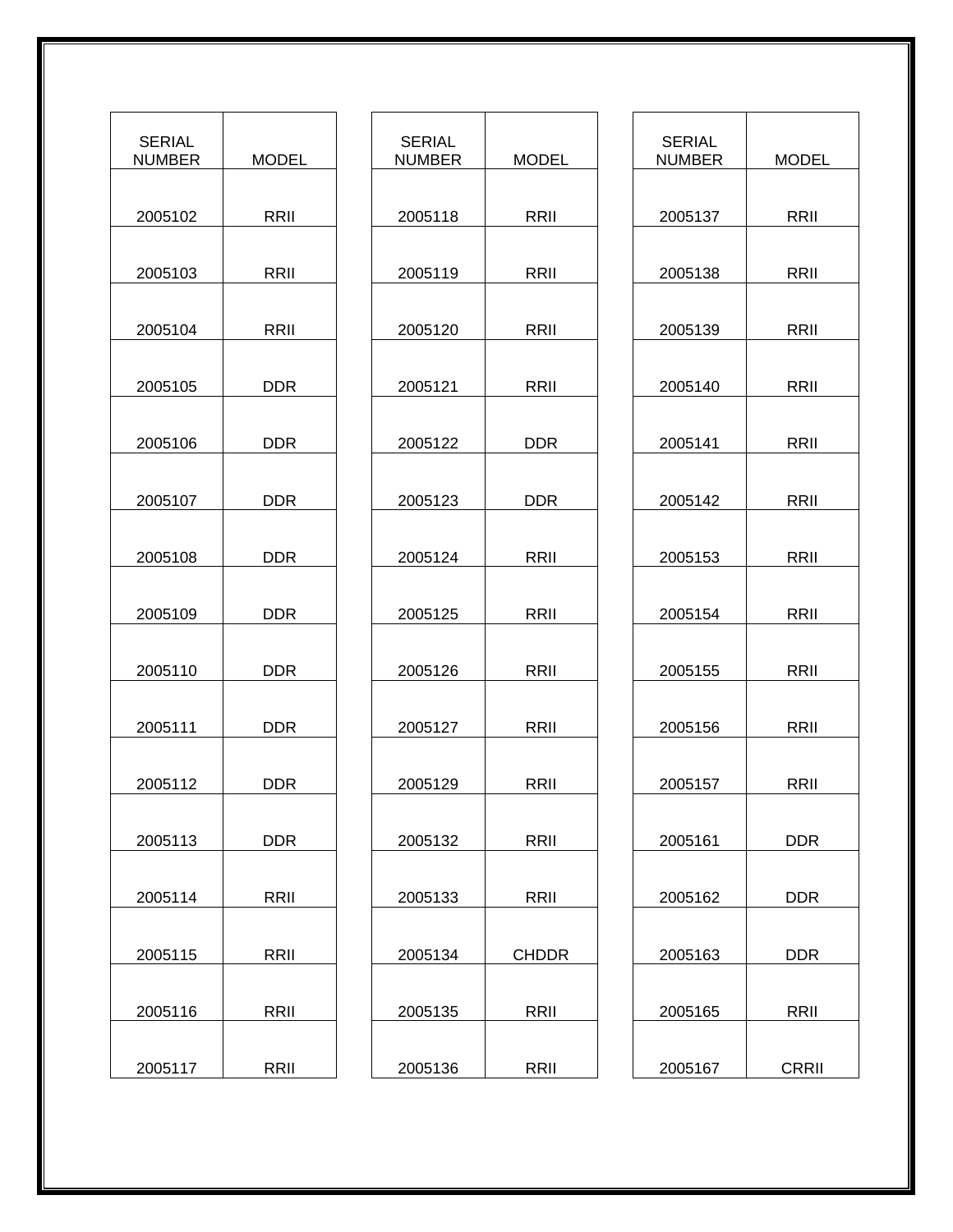| <b>SERIAL</b><br><b>NUMBER</b> | MODEL      |
|--------------------------------|------------|
| 2005168                        | RRII       |
| 2005169                        | RRII       |
| 2005302                        | RRII       |
| 2005303                        | CHDDR      |
| 2005311                        | RRII       |
| 2005315                        | <b>DDO</b> |
| 2005316                        | DDO        |
| 2005318                        | RRII       |
| 2005321                        | RRII       |
| 2005326                        | RRII       |
| 2005331                        | RRII       |
| 2005332                        | RRII       |
| 2005338                        | RRII       |
| 2005339                        | DDO.       |
| 2005340                        | RRII       |
| 2005341                        | RRII       |

| <b>SERIAL</b><br><b>NUMBER</b> | <b>MODEL</b> |
|--------------------------------|--------------|
| 2005342                        | DDO.         |
| 2005346                        | <b>CHDDR</b> |
| 2005348                        | RRII         |
| 2005350                        | <b>HDDR</b>  |
| 2005351                        | RRII         |
| 2005352                        | DDO          |
| 2005356                        | RRII         |
| 2005362                        | RRII         |
| 2005376                        | RRII         |
| 2005377                        | RRII         |
| 2005379                        | <b>RRII</b>  |
| 2006001                        | RRII         |
| 2006002                        | RRII         |
| 2006003                        | RRII         |
| 2006004                        | RRII         |
| 2006005                        | RRII         |

| SERIAL<br><b>NUMBER</b> | <b>MODEL</b> |
|-------------------------|--------------|
| 2006006                 | RRII         |
| 2006007                 | RRII         |
| 2006008                 | DDR.         |
| 2006009                 | DDR.         |
| 2006011                 | RRII         |
| 2006013                 | RRII         |
| 2006014                 | RRII         |
| 2006015                 | RRII         |
| 2006020                 | RRII         |
| 2006023                 | RRII         |
| 2006024                 | RRII         |
| 2006025                 | RRII         |
| 2006026                 | RRII         |
| 2006027                 | RRII         |
| 2006028                 | RRII         |
| 2006029                 | RRII         |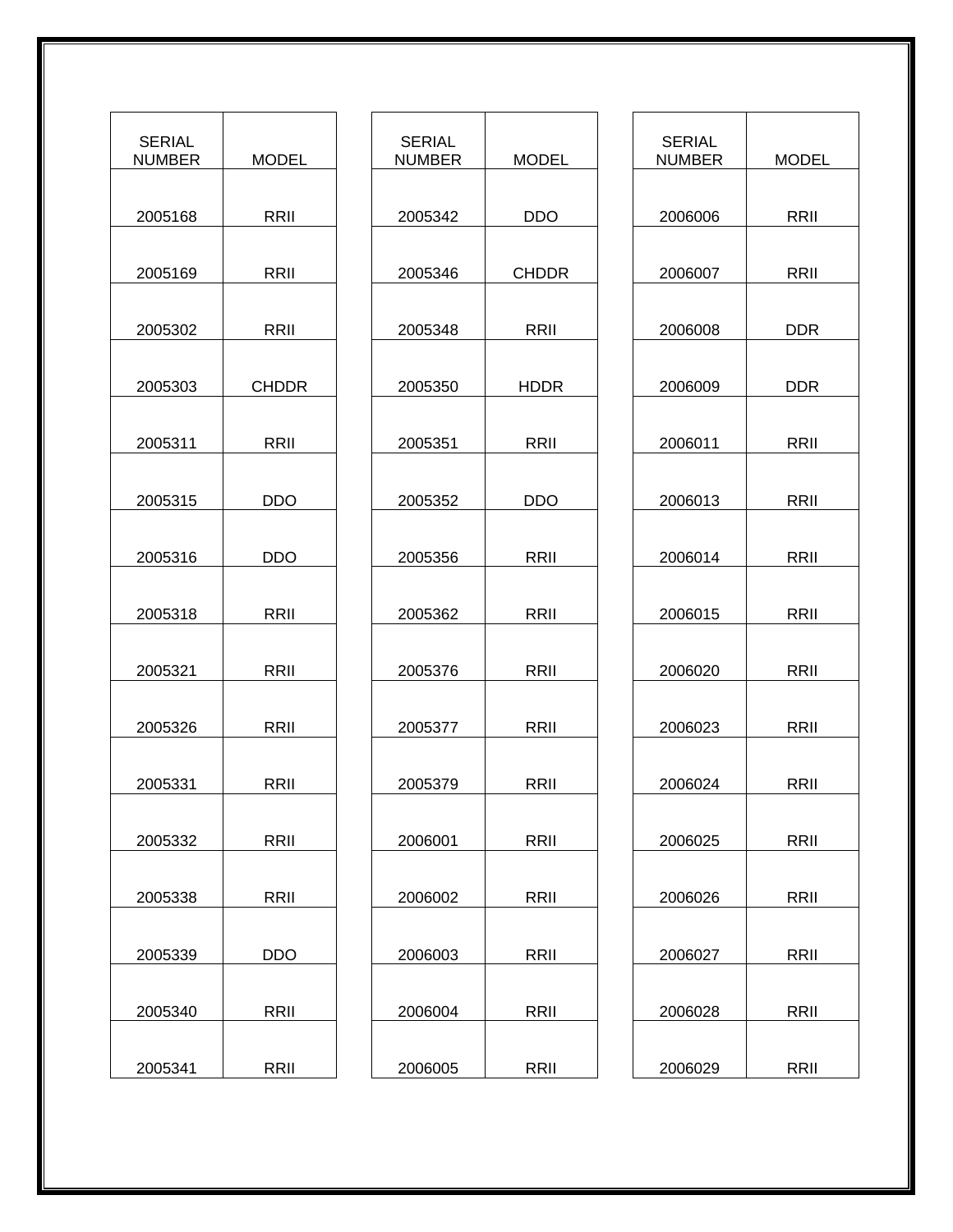| <b>SERIAL</b><br>NUMBER | MODEL |
|-------------------------|-------|
| 2006034                 | RRII  |
| 2006035                 | RRII  |
| 2006036                 | RRII  |
| 2006037                 | RRII  |
| 2006038                 | RRII  |
| 2006039                 | RRII  |
| 2006040                 | RRII  |
| 2006041                 | RRII  |
| 2006042                 | RRII  |
| 2006048                 | CHDDR |
| 2006050                 | CDDR  |
| 2006051                 | RRII  |
| 2006052                 | RRII  |
| 2006053                 | RRII  |
| 2006054                 | RRII  |
| 2006055                 | RRII  |

| <b>SERIAL</b><br><b>NUMBER</b> | MODEL        |
|--------------------------------|--------------|
| 2006057                        | RRII         |
| 2006058                        | RRII         |
| 2006059                        | RRII         |
| 2006066                        | <b>CHDDR</b> |
| 2006069                        | RRII         |
| 2006070                        | RRII         |
| 2006071                        | RRII         |
| 2006072                        | RRII         |
| 2006074                        | RRII         |
| 2006075                        | RRII         |
| 2006076                        | <b>CDDR</b>  |
| 2006077                        | RRII         |
| 2006078                        | RRII         |
| 2006081                        | <b>CRRII</b> |
| 2006082                        | CRRII        |
| 2006083                        | RRII         |

| <b>SERIAL</b><br><b>NUMBER</b> | MODEL        |
|--------------------------------|--------------|
| 2006087                        | RRII         |
|                                |              |
| 2006089                        | RRII         |
| 2006094                        | CDDR         |
| 2006310                        | <b>CHDDR</b> |
| 2006311                        | <b>CDDR</b>  |
| 2006313                        | RRII         |
| 2006323                        | RRII         |
| 2006324                        | DDR          |
|                                |              |
| 2006325                        | RRII         |
| 2006446                        | RRII         |
| 2006447                        | RRII         |
| 2007001                        | RRII         |
|                                |              |
| 2007002                        | RRII         |
| 2007003                        | RRII         |
| 2007004                        | RRII         |
| 2007006                        | DDR          |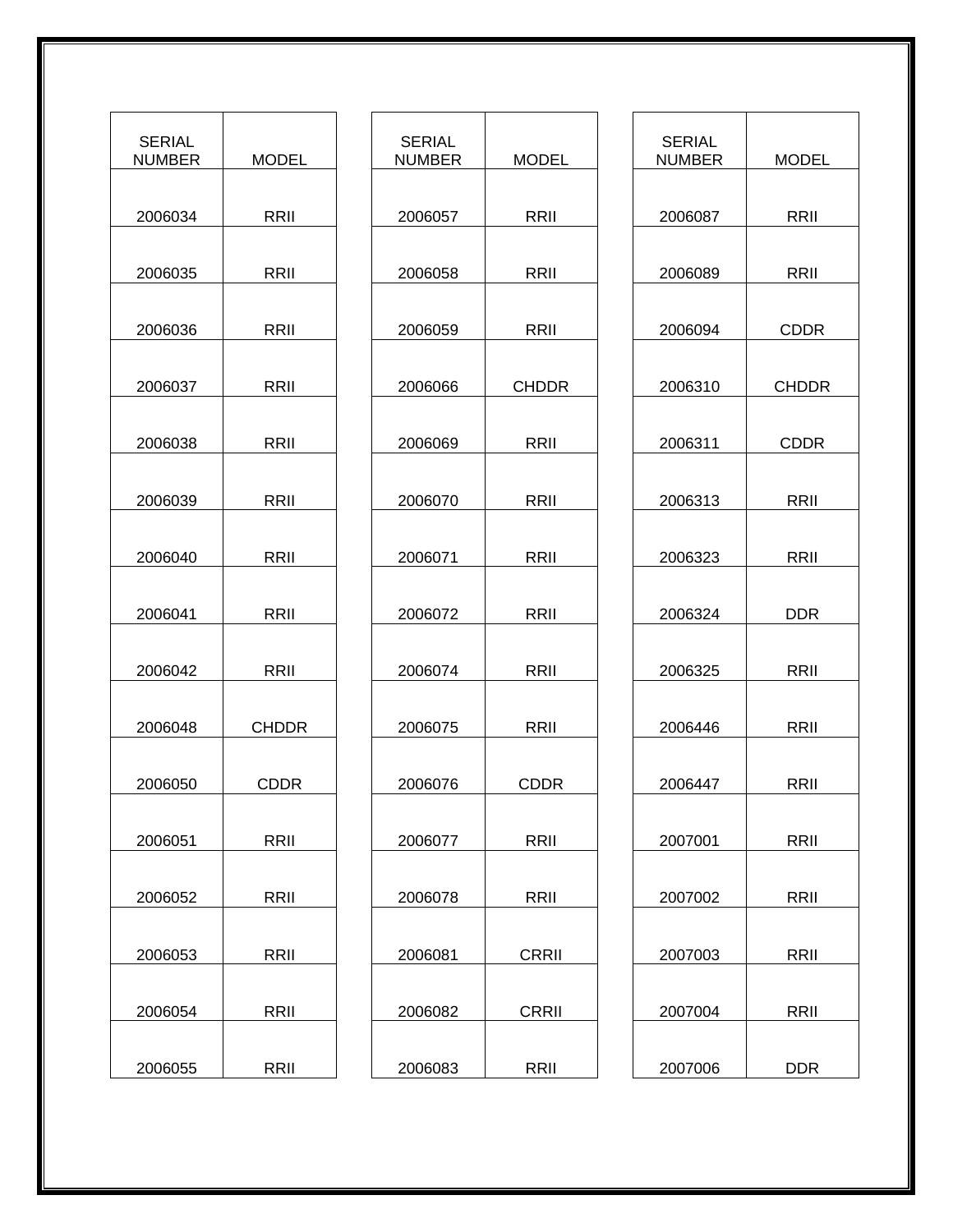| <b>SERIAL</b><br>NUMBER | MODEL        |
|-------------------------|--------------|
| 2007008                 | RRII         |
| 2007009                 | RRII         |
| 2007011                 | DDR .        |
| 2007012                 | CRRII        |
| 2007014                 | RRII         |
| 2007016                 | RRII         |
| 2007017                 | RRII         |
| 2007018                 | <b>CHDDR</b> |
| 2007019                 | CHDDR        |
| 2007020                 | CRRII        |
| 2007021                 | RRII         |
| 2007305                 | DDO .        |
| 2007307                 | RRII         |
| 2007309                 | RRII         |
| 2007317                 | RRII         |
| 2007318                 | <b>DDO</b>   |

| <b>SERIAL</b><br><b>NUMBER</b> | MODEL |
|--------------------------------|-------|
| 2007419                        | RRII  |
| 2007420                        | RRII  |
| 2007458                        | RRII  |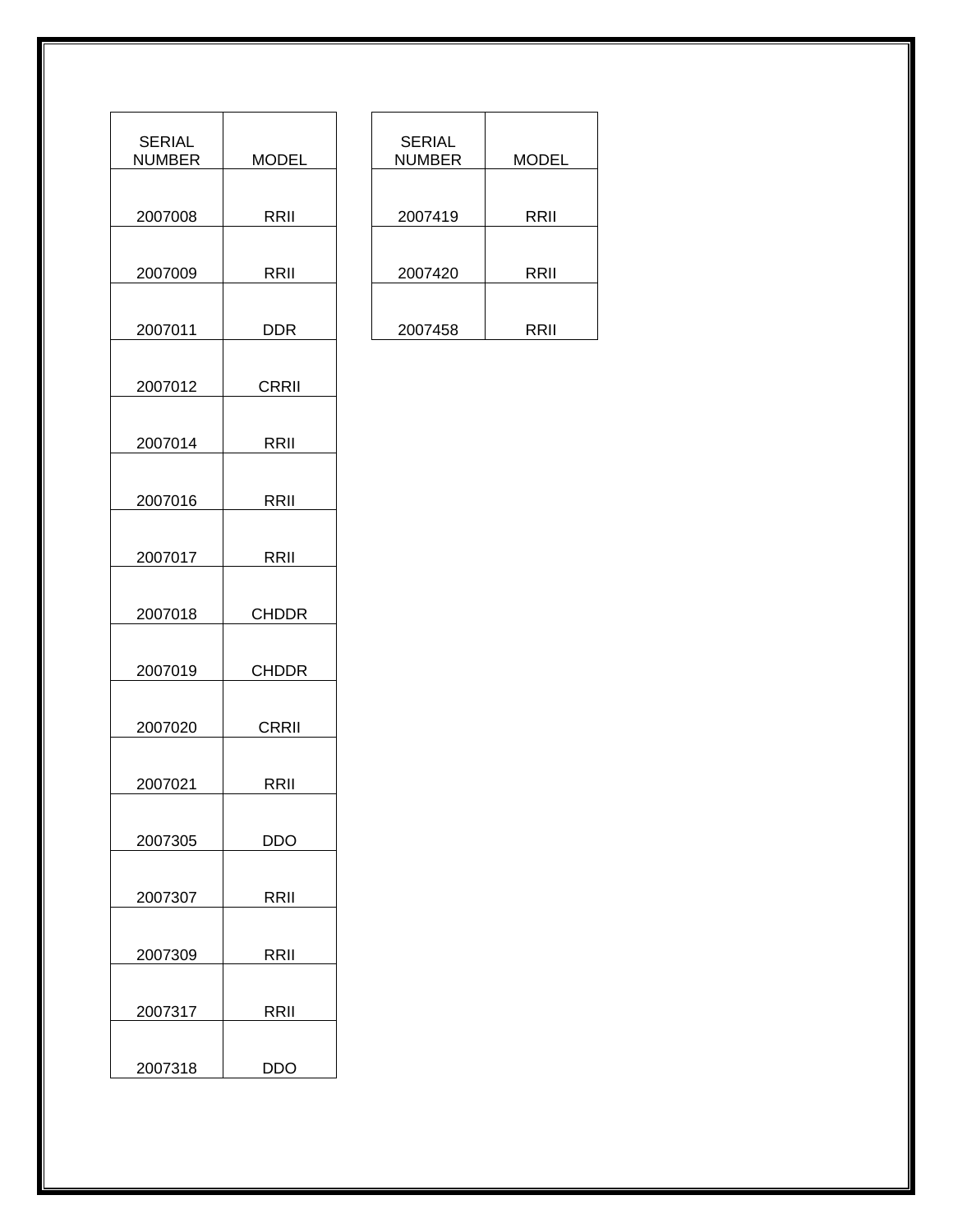